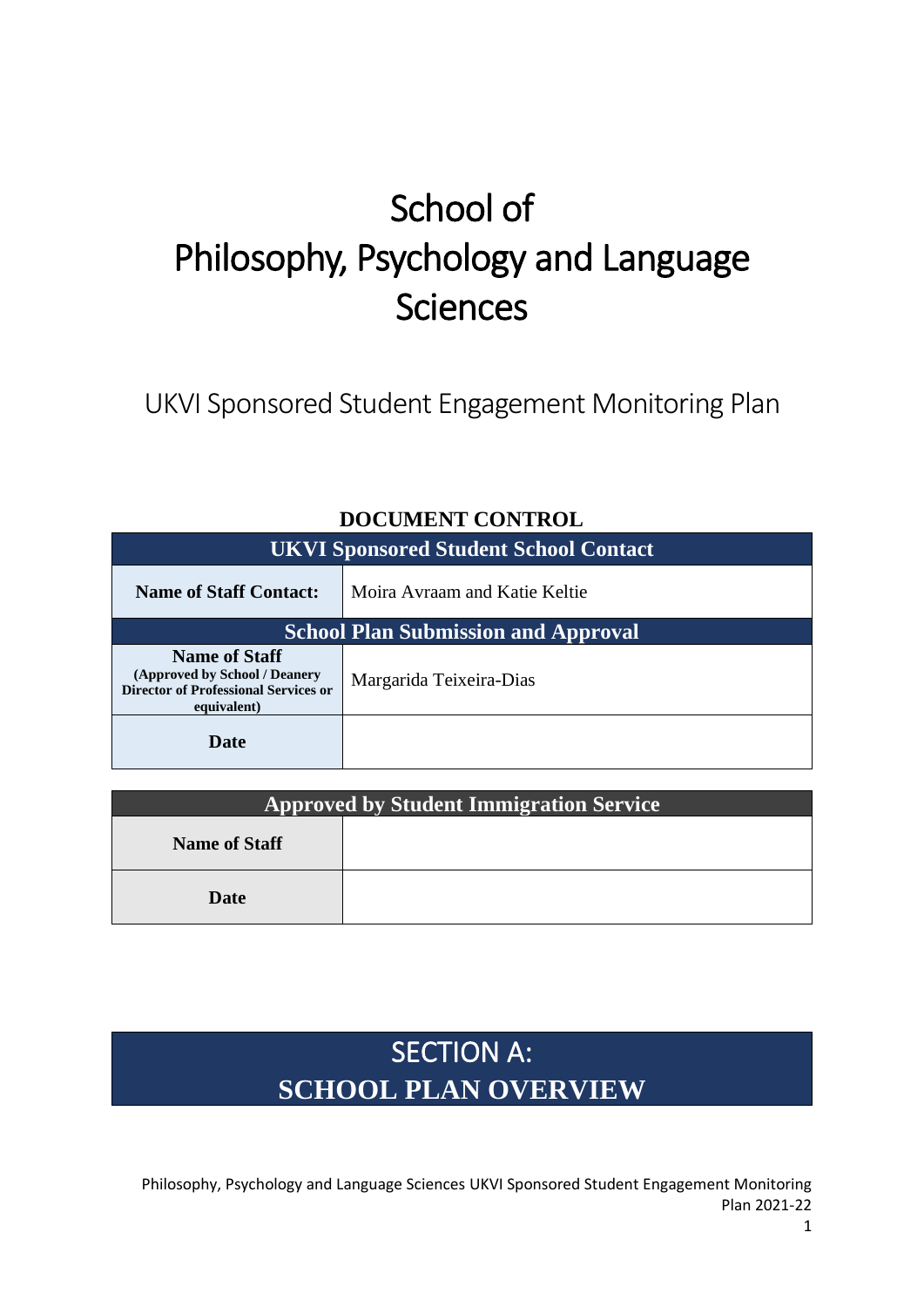## PLANNING AND RESOURCES: STAFF REQUIREMENTS

#### **Please provide the details of key School staff involved in monitoring the engagement of UKVI Sponsored Students.**

| Undergraduate & Postgraduate Taught and Study Away |                               |                        |  |
|----------------------------------------------------|-------------------------------|------------------------|--|
| Undergraduate:                                     |                               |                        |  |
| Name                                               | Title                         | Email                  |  |
| Moira Avraam                                       | Head of Undergraduate         | Moira. Avraam@ed.ac.uk |  |
|                                                    | Administration                |                        |  |
| Sarah Larios                                       | Undergraduate Student Support | Ppls.sso@ed.ac.uk      |  |
|                                                    | Officer                       |                        |  |

#### Postgraduate Taught:

| Name                 | Title                               | Email                 |
|----------------------|-------------------------------------|-----------------------|
| Katie Keltie         | Head of Postgraduate Administration | Katie.Keltie@ed.ac.uk |
| <b>Henry Barnett</b> | Postgraduate Administrator          | pplspgoffice@ed.ac.uk |

#### Study Away:

| Name          | Title                               | Email                 |
|---------------|-------------------------------------|-----------------------|
| Moira Avraam  | Head of Undergraduate               | Moira.Avraam@ed.ac.uk |
|               | Administration                      |                       |
| Sarah Larios  | Undergraduate Student Support       | Ppls.sso@ed.ac.uk     |
|               | Officer                             |                       |
| Katie Keltie  | Head of Postgraduate Administration | Katie.Keltie@ed.ac.uk |
| Henry Barnett | Postgraduate Administrator          | pplspgoffice@ed.ac.uk |

#### **Postgraduate Research**

| Postgraduate Research: |                                     |                       |
|------------------------|-------------------------------------|-----------------------|
| Name                   | Email<br><b>Title</b>               |                       |
| Katie Keltie           | Head of Postgraduate Administration | Katie.Keltie@ed.ac.uk |
| Henry Barnett          | Postgraduate Administrator          | pplspgoffice@ed.ac.uk |

#### **Please provide the details of key School staff responsible for Stage 4 referral to College.**

#### **Undergraduate & Postgraduate Taught**

| Undergraduate: |
|----------------|
|----------------|

| <b>Name</b>  | <b>Title</b>                                   | Email                 |
|--------------|------------------------------------------------|-----------------------|
| Moira Avraam | <b>Head of Undergraduate</b><br>Administration | Moira.Avraam@ed.ac.uk |

#### Postgraduate Taught:

| <b>Name</b>  | <b>Title</b>                        | Email                 |
|--------------|-------------------------------------|-----------------------|
| Katie Keltie | Head of Postgraduate Administration | Katie.Keltie@ed.ac.uk |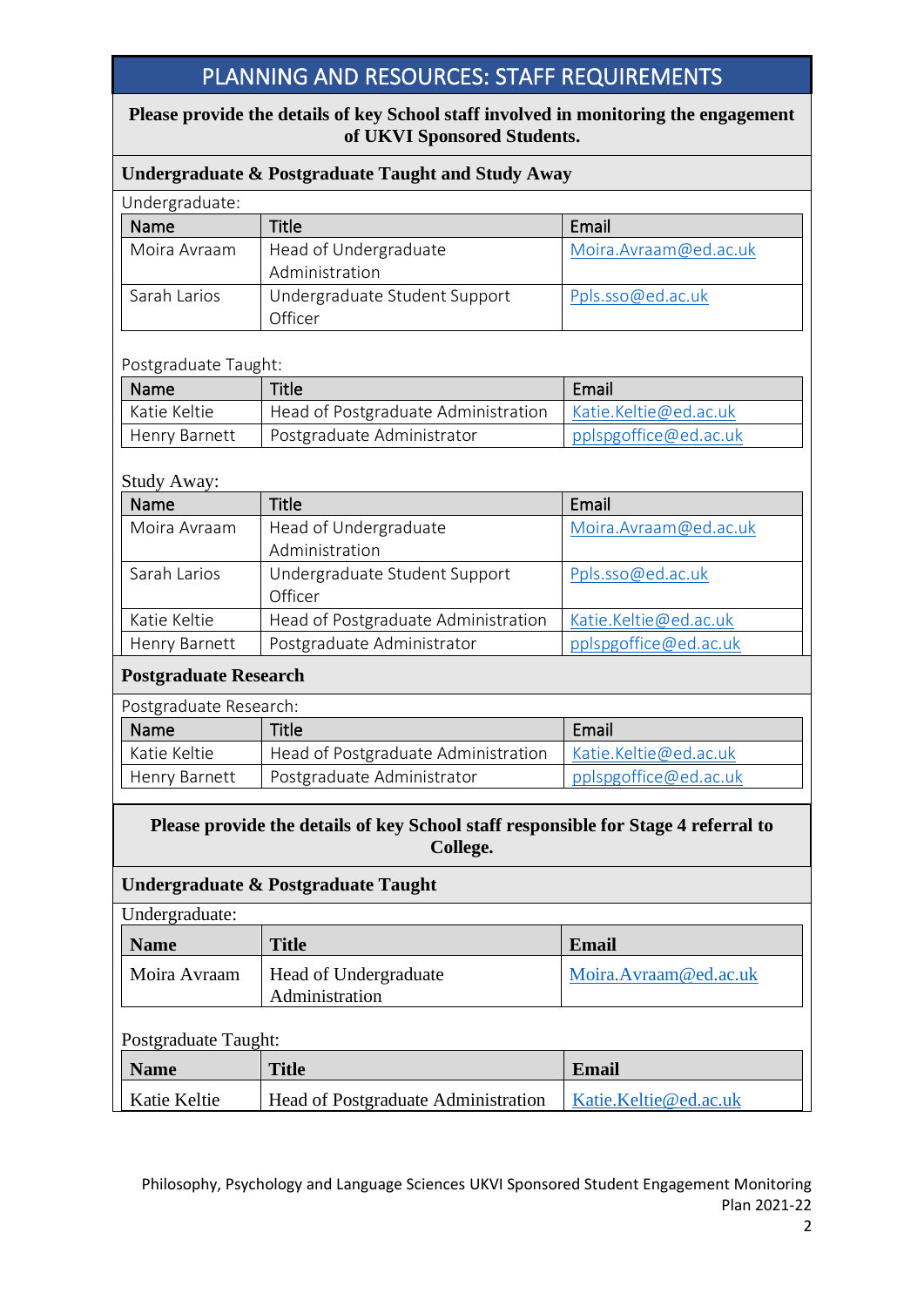| <b>Postgraduate Research</b> |                                     |                       |
|------------------------------|-------------------------------------|-----------------------|
| Postgraduate Research:       |                                     |                       |
| <b>Name</b>                  | <b>Title</b>                        | <b>Email</b>          |
| Katie Keltie                 | Head of Postgraduate Administration | Katie.Keltie@ed.ac.uk |
|                              |                                     |                       |
|                              |                                     |                       |

## SECTION B: OPERATIONAL PROCEDURES

## PROCEDURES AND RESPONSIBILITIES FOR UPLOADING INFORMATION INTO EUCLID

**Describe how the School will upload information into EUCLID for all student cohorts, indicating which staff are responsible for this activity.**

#### **Undergraduate & Postgraduate Taught and Study Away**

| <b>Post</b>                               | <b>Responsibility</b>                                                                                                                                                                             |
|-------------------------------------------|---------------------------------------------------------------------------------------------------------------------------------------------------------------------------------------------------|
| Director of UG Studies                    | Responsible for operation of SEAM in relation to<br>undergraduate students as noted within the operational<br>procedures.                                                                         |
| <b>Senior Tutor</b>                       | Responsible for operation of SEAM in relation to taught<br>students as noted within the operational procedures.<br>Communication of relevant procedures and wider<br>practice to Personal Tutors. |
| All Personal Tutors and<br>Teaching staff | Responsibility for upload of meeting and class register<br>data and activities outlined within the operational<br>procedures.                                                                     |

#### **Postgraduate Taught and Postgraduate Research**

| <b>Post</b>            | <b>Responsibility</b>                                                                                                                                                                                   |
|------------------------|---------------------------------------------------------------------------------------------------------------------------------------------------------------------------------------------------------|
| Director of PG Studies | Responsible for operation of SEAM in relation to<br>postgraduate students as noted within the operational<br>procedures. Communication of relevant procedures and<br>wider practice to PGR supervisors. |
| Senior Tutor           | Responsible for operation of SEAM in relation to taught<br>students as noted within the operational procedures.<br>Communication of relevant procedures and wider<br>practice to Personal Tutors.       |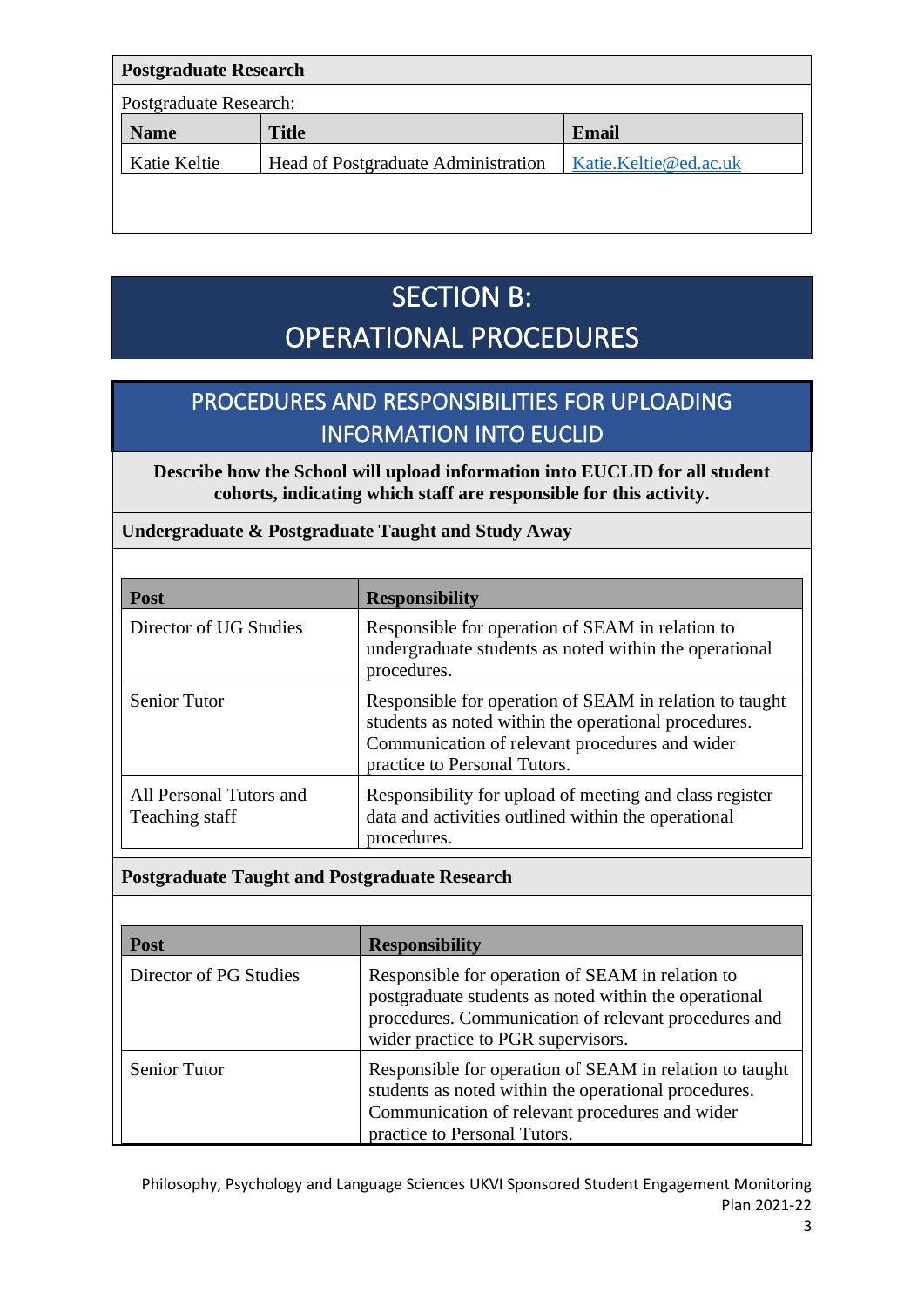| All Personal Tutors and<br>Teaching staff | Responsibility for upload of meeting and class register<br>data and activities outlined within the operational<br>procedures.                                                                  |
|-------------------------------------------|------------------------------------------------------------------------------------------------------------------------------------------------------------------------------------------------|
| All Postgraduate Research<br>supervisors  | Responsibility for upload of supervision meeting data<br>and additional contact with students. This can be done<br>via student submission to PG office or directly by<br>supervisor to EUCLID. |

## FREQUENCY OF BI SUITE / EUCLID REVIEW

#### **Describe the frequency in which student records will be reviewed by the School, indicating which staff are responsible for this activity.**

**Undergraduate & Postgraduate Taught Undergraduate students are monitored from September and May. Postgraduate Taught students are monitored from September to August.** 

Undergraduate:

Frequency: Once every four weeks from September to May inclusive, starting in Teaching Week 3 of Semester 1 (w/c 5 October).

Responsibility: Record reports will be run from BI Suite and initially monitored by the Undergraduate SSO team and any issues reviewed by the Head of Undergraduate Administration.

#### **Postgraduate Taught and Postgraduate Research:**

Frequency: Once every four weeks from September to August inclusive.

| ery four weeks from September to August menusiv |                                         |  |  |
|-------------------------------------------------|-----------------------------------------|--|--|
| <b>Semester</b>                                 | <b>Teaching week (date)</b>             |  |  |
|                                                 | 3                                       |  |  |
|                                                 |                                         |  |  |
|                                                 |                                         |  |  |
| 1                                               | Wk commencing 13 <sup>th</sup> December |  |  |
| $\overline{2}$                                  | 4                                       |  |  |
| $\overline{2}$                                  | 7                                       |  |  |
| $\overline{2}$                                  | 11                                      |  |  |
| $\overline{2}$                                  | Wk commencing 25 <sup>th</sup> April    |  |  |
| $\overline{2}$                                  | Wk commencing 23rd May                  |  |  |
| Summer                                          | Wk commencing 27 <sup>th</sup> June     |  |  |
| Summer                                          | Wk commencing 25 <sup>th</sup> July     |  |  |
| Summer                                          | Wk commencing 22 <sup>nd</sup> August   |  |  |

Responsibility: Record reports will be run from BI Suite and initially monitored by the Postgraduate Student Services team and any issues reviewed by the Head of Postgraduate Administration.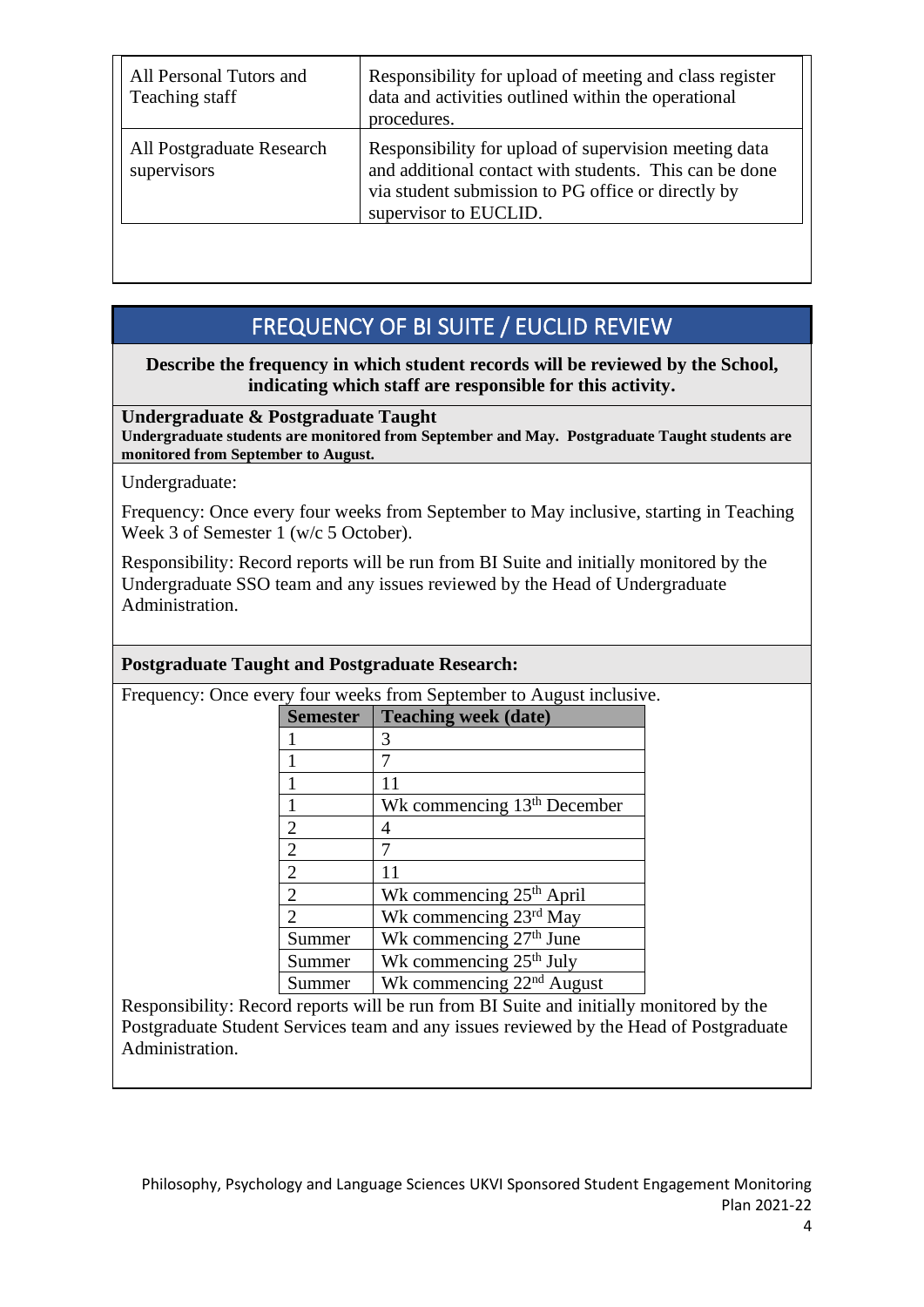## STUDY AWAY

**Briefly describe how the School manages monitoring activity for UKVI Sponsored Students studying or undertaking research away from the University. Describe how these arrangements are communicated to staff and relevant students.**

**COMPULSORY / OPTIONAL Year Abroad (i.e. ERASMUS / International Exchange)**

**Work Placement – N/A**

Optional UG year abroad study - confirmation of attendance, then mid-way through Sem 1, end of Sem 1, start of Sem 2, mid-Sem 2, end of Sem 2, for 6 check-ins in total.

#### **Research / Fieldwork**

#### **Postgraduate Research:**

PGR students on a period of approved study away from Edinburgh – research/fieldwork etc will maintain contact with their supervisors and will return monthly activity logs as usual during the period of time away. This is communicated to students and supervisors at the point of application to study away.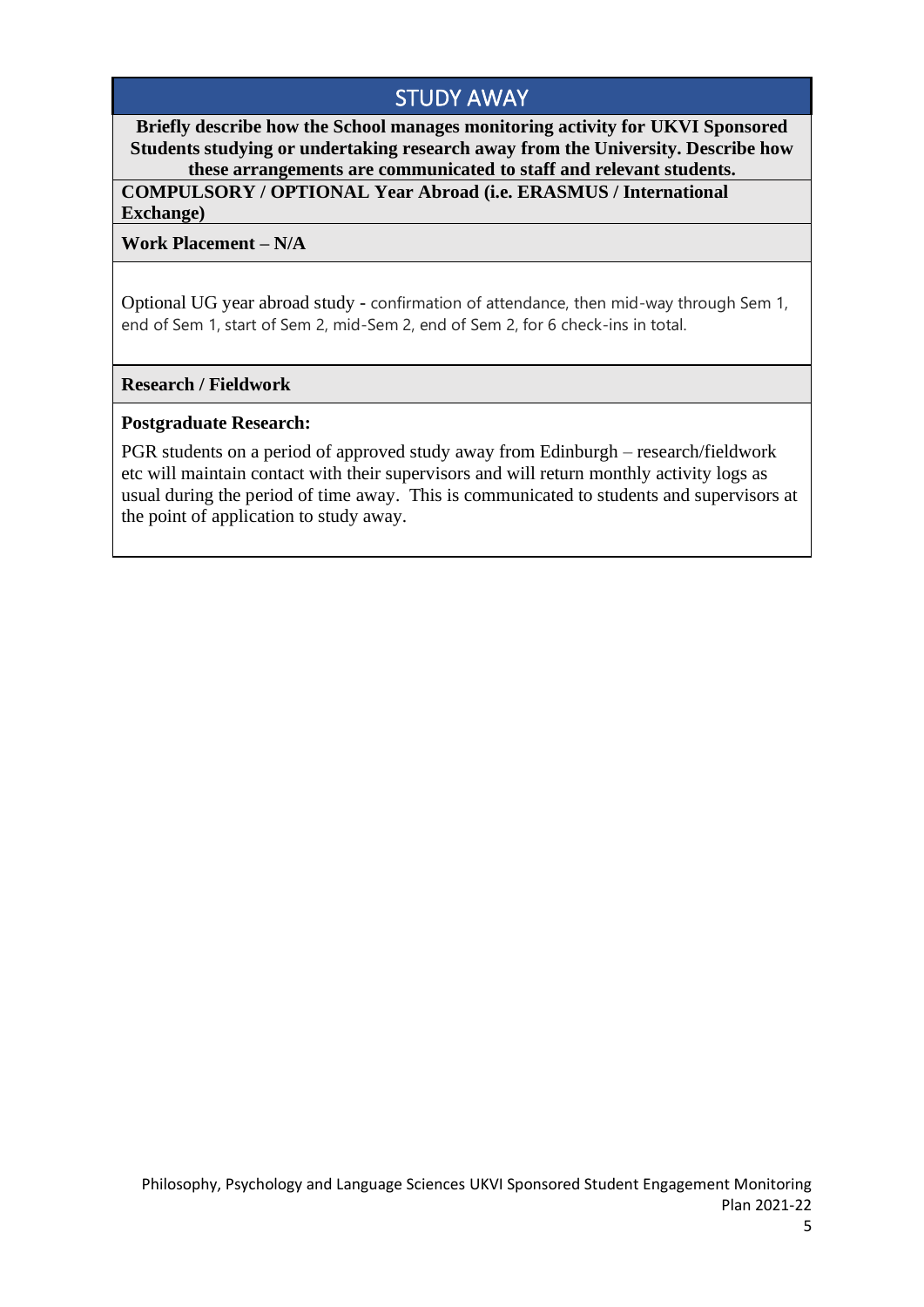## SECTION C: CONTINGENCY PLANS

## STAFF ABSENCES (SICKNESS / LEAVE / TRAVEL)

**Describe contingency plans to maintain School engagement monitoring plans during key staff absences.**

#### **Professional services staff supporting Undergraduate & Postgraduate Taught students**

The School's monitoring requirements are covered by at least two members of staff at each study level as detailed above. Absences are therefore covered. Where an individual is on leave, they will delegate operational responsibility for specific activities within their team or direct line management or escalate as appropriate.

#### **Professional services staff supporting Postgraduate Research students**

The School's monitoring requirements are covered by at least two members of staff at each study level as detailed above. Absences are therefore covered. Where an individual is on leave, they will delegate operational responsibility for specific activities within their team or direct line management or escalate as appropriate.

#### **Academic staff with monitoring responsibilities (such as PTs, Supervisors)**

#### **Undergraduate**

In the event that the specific PT is unavailable for any reason the student will be reallocated to an alternate PT as per standard practice.

#### **Postgraduate Taught**

If the Programme Director (aka Personal Tutor) for a Postgraduate taught programme is not available during the academic year they must identify a deputy who would take on this responsibility.

#### **Postgraduate Research**

MSc by Research students have one supervisor. In their absence the subject area PG Director would be responsible.

All PhD students have at least 2 supervisors assigned. Where the principal supervisor is not available, responsibility for monitoring would be delegated to the second or cosupervisor. If there was a situation where neither supervisor is available then the subject area PG Director will step in.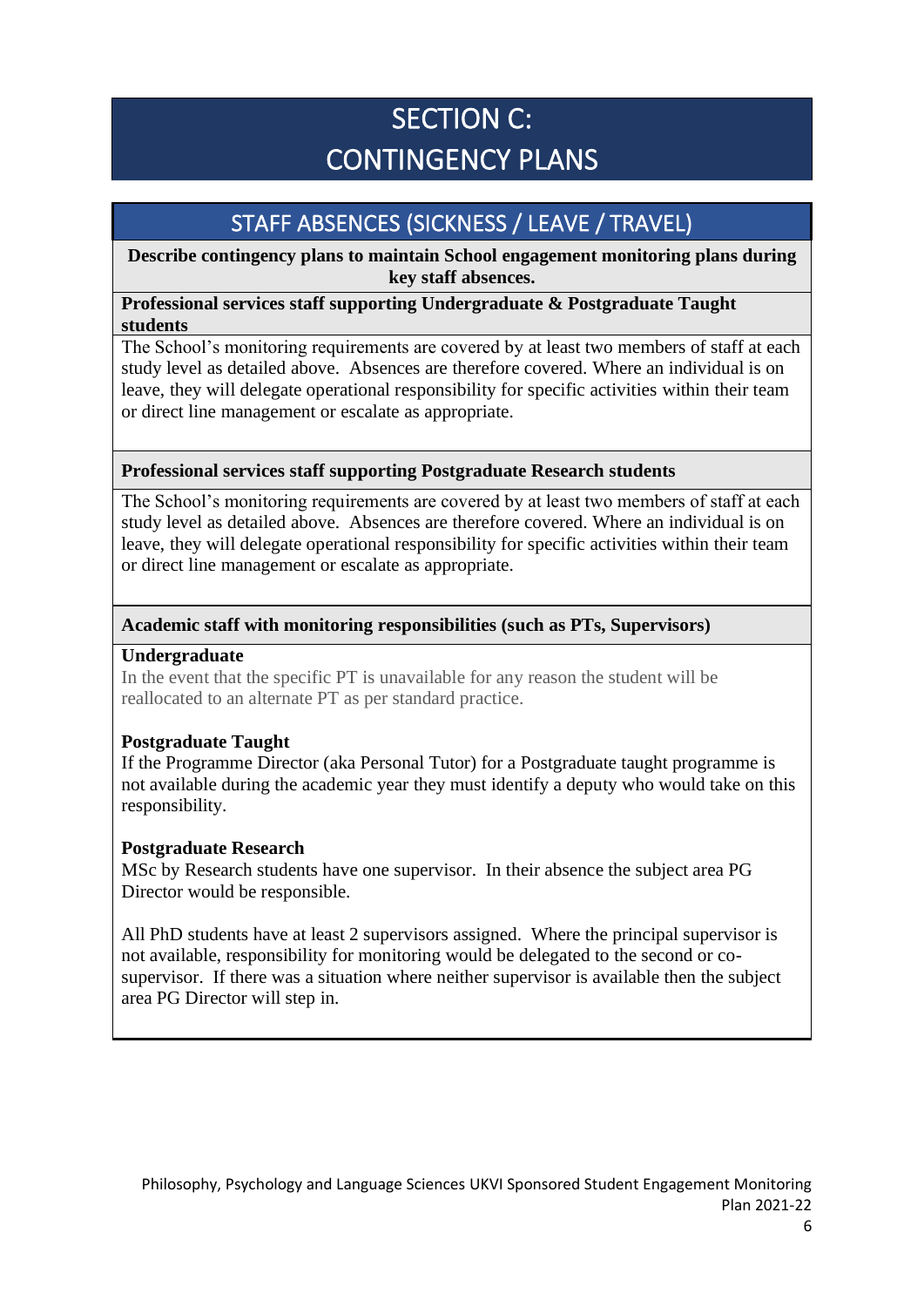## ACCESS TO LOCAL DATA

**List any School specific policy and associated procedures that could generate engagement data and information at School level that is not accounted for in EUCLID.** 

**For example recording PhD annual leave, PhD placement procedures for UKVI sponsored students. Add the School web links or attach this information to your School plan submission**

#### **PG Vacation/Study Away**

Postgraduate students are asked to complete a leave form for all periods of study of campus and vacation periods. This is an online form which requires supervisor approval before the Postgraduate Office updates the EUCLID record. The form itself is attached to the engagement tab on EUCLID as well as the student programme record being updated with the leave of absence/study away information. The information is therefore available in EUCLID as well as locally.

The guidance and links to forms appear in all handbooks and on each subject area website e.g.:

<http://www.ed.ac.uk/ppls/psychology/current/postgraduate/permission-to-be-off-campus>

**Detail where any local data is stored so this information can be made accessible to any internal or external audit requirements**

PPLS shared drive accessible by all PPLS UG/PG professional services staff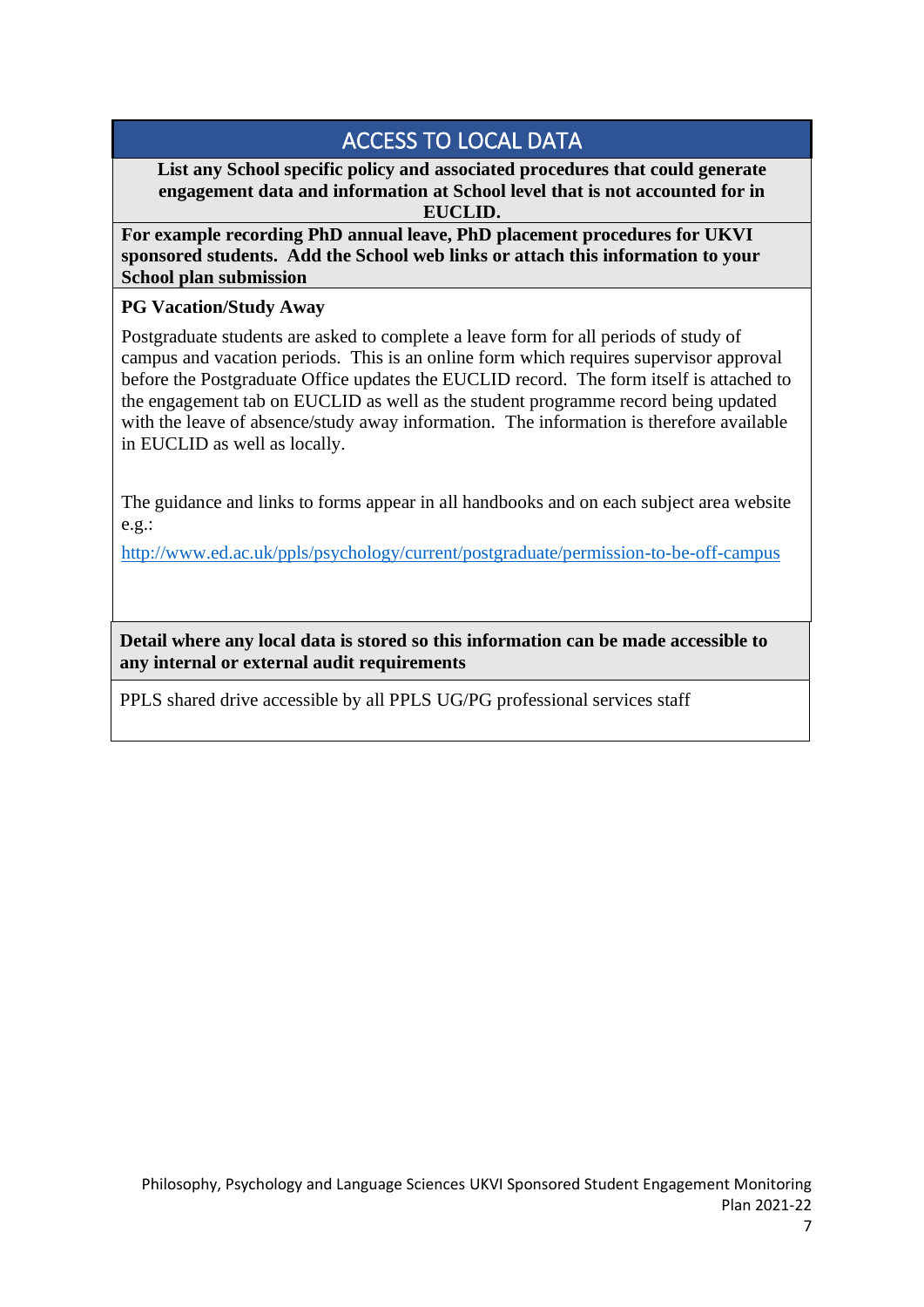## SECTION D SCHOOL ENGAGEMENT PLANS

**Please discuss with Student Immigration Service if you have any questions / queries on creating an engagement plan. Templates / examples of engagement plans can be found in Appendix 1.** 

### UNDERGRADUATE STUDENTS

**Describe in brief the operational procedure related to each undergraduate student type and year of study, if applicable.** 

**Undergraduate Students Year 1 – 2**

| The following attendance data will be recorded on the EUCLID student record system and measured as part of the monthly<br>review process |                                                                                                                                                                                                                                                              |  |  |
|------------------------------------------------------------------------------------------------------------------------------------------|--------------------------------------------------------------------------------------------------------------------------------------------------------------------------------------------------------------------------------------------------------------|--|--|
| <b>Confirmation of Attendance:</b><br>This information to be added as confirmed on a weekly basis until Week 3.                          |                                                                                                                                                                                                                                                              |  |  |
| Course choices:                                                                                                                          | By week 2 all student course choices will be confirmed following a meeting with the PT.                                                                                                                                                                      |  |  |
| Small group teaching:                                                                                                                    | We will monitor attendance of all students at small group, on campus teaching events (defined as<br>those with size of less than 30 students), where possible. Attendance registers will be uploaded on a<br>weekly basis in weeks 3-11 of Semester 1 and 2. |  |  |
|                                                                                                                                          | Assessment submission: All coursework submissions as per deadlines for specific courses taken.                                                                                                                                                               |  |  |
| campus:                                                                                                                                  | The following data will be available in EUCLID and uploaded directly from the LEARN VLE for all Tier 4 students, both on and off                                                                                                                             |  |  |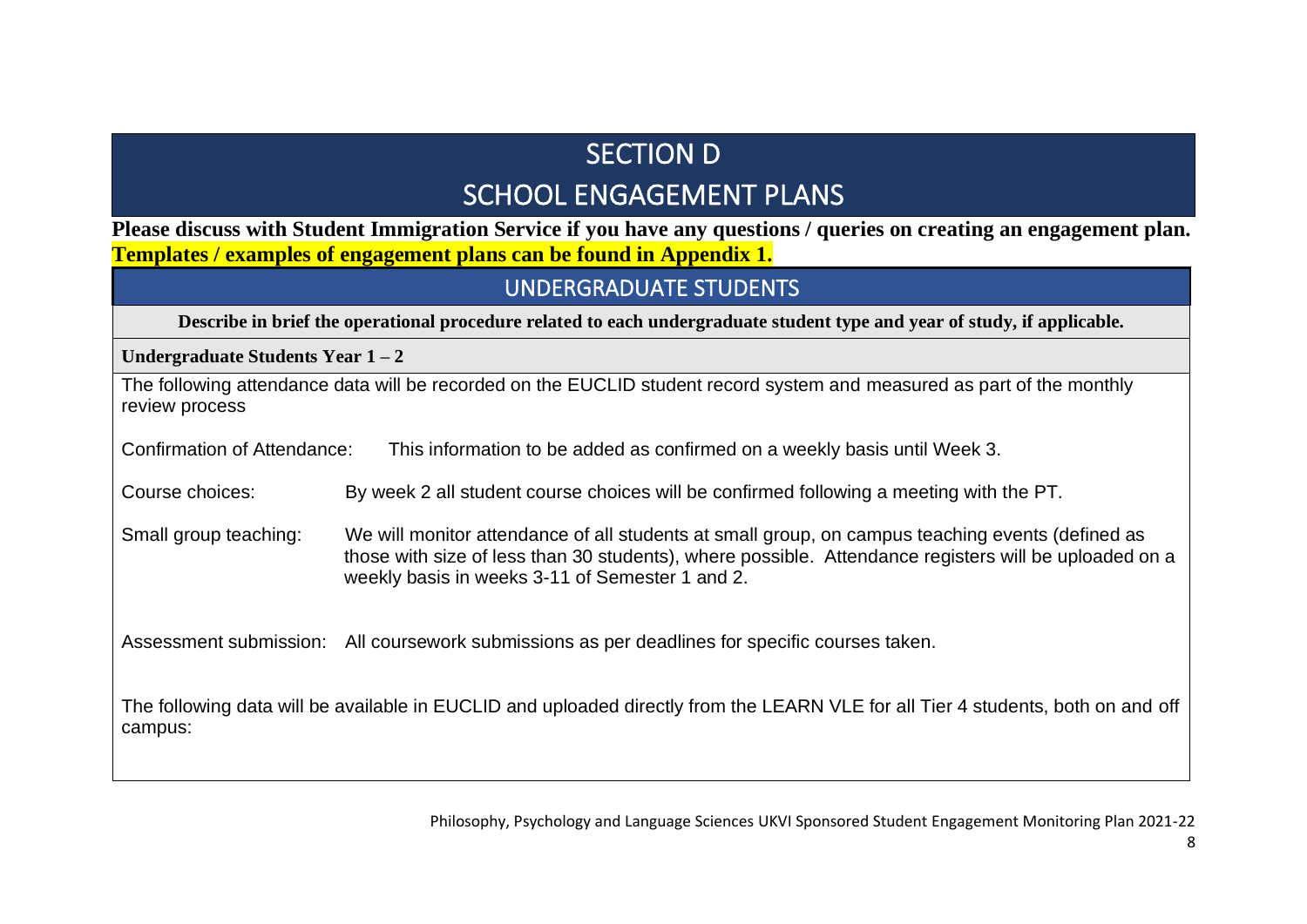| <b>LEARN Login:</b><br>This will be identified as online engagement from LEARN and uploaded to EUCLID                                       |                                                                                                                                                                                                                                                              |  |  |
|---------------------------------------------------------------------------------------------------------------------------------------------|--------------------------------------------------------------------------------------------------------------------------------------------------------------------------------------------------------------------------------------------------------------|--|--|
| <b>Undergraduate Students Year 3</b>                                                                                                        |                                                                                                                                                                                                                                                              |  |  |
| The following attendance data will be recorded on the EUCLID student record system and measured as part of the monthly<br>review process    |                                                                                                                                                                                                                                                              |  |  |
| <b>Confirmation of Attendance:</b>                                                                                                          | This information to be added as confirmed on a weekly basis until Week 3.                                                                                                                                                                                    |  |  |
| Course choices:                                                                                                                             | By week 2 all student course choices will be confirmed following a meeting with the PT.                                                                                                                                                                      |  |  |
| Small group teaching:                                                                                                                       | We will monitor attendance of all students at small group, on campus teaching events (defined as<br>those with size of less than 30 students), where possible. Attendance registers will be uploaded on a<br>weekly basis in weeks 3-11 of Semester 1 and 2. |  |  |
| Assessment submission:                                                                                                                      | All coursework submissions as per deadlines for specific courses taken.                                                                                                                                                                                      |  |  |
| The following data will be available in EUCLID and uploaded directly from the LEARN VLE for all Tier 4 students, both on and off<br>campus: |                                                                                                                                                                                                                                                              |  |  |
| <b>LEARN Login:</b><br>This will be identified as online engagement from LEARN and uploaded to EUCLID                                       |                                                                                                                                                                                                                                                              |  |  |
| <b>Undergraduate Students Year 4</b>                                                                                                        |                                                                                                                                                                                                                                                              |  |  |
| The following attendance data will be recorded on the EUCLID student record system and measured as part of the monthly<br>review process    |                                                                                                                                                                                                                                                              |  |  |
| <b>Confirmation of Attendance:</b><br>This information to be added as confirmed on a weekly basis until Week 3.                             |                                                                                                                                                                                                                                                              |  |  |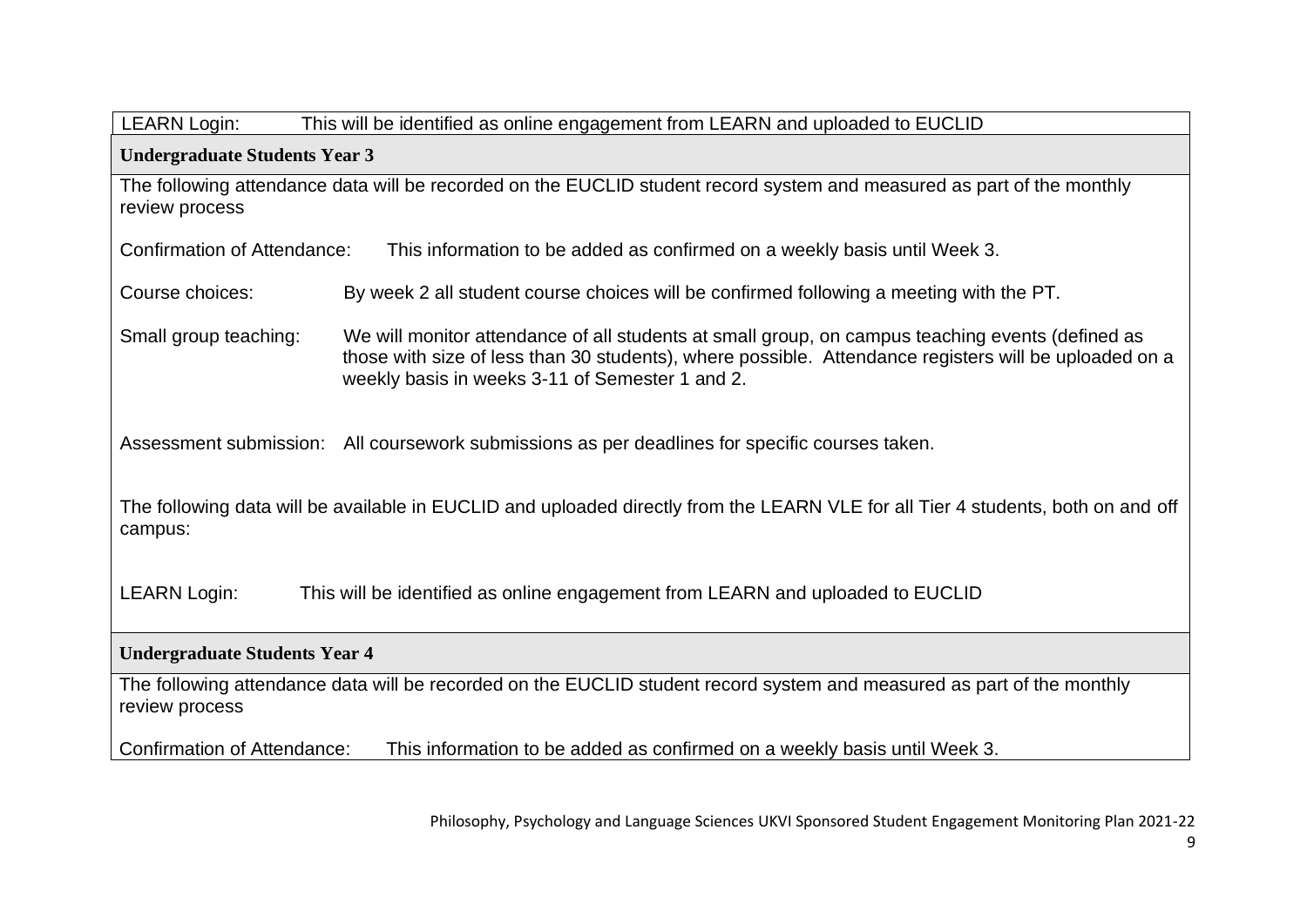| Course choices:       | By week 2 all student course choices will be confirmed following a meeting with the PT.                                                                                                                                                                      |
|-----------------------|--------------------------------------------------------------------------------------------------------------------------------------------------------------------------------------------------------------------------------------------------------------|
| Small group teaching: | We will monitor attendance of all students at small group, on campus teaching events (defined as<br>those with size of less than 30 students), where possible. Attendance registers will be uploaded on a<br>weekly basis in weeks 3-11 of Semester 1 and 2. |

Assessment submission: All coursework submissions as per deadlines for specific courses taken.

The following data will be available in EUCLID and uploaded directly from the LEARN VLE for all Tier 4 students, both on and off campus:

LEARN Login: This will be identified as online engagement from LEARN and uploaded to EUCLID

### **EXCEPTIONAL PERMISSION TO STUDY OFF CAMPUS (UNDERGRADUATE)**

**If applicable, briefly describe how the School will manage monitoring activity for UKVI Sponsored Undergraduate Students who have been approved for exceptional permission to study off campus. Templates can be found under 'Example: Remote Learning School Plan'**

Confirmation of Attendance; Small group teaching if applicable; Assessment submission - All coursework submissions as per deadlines for specific courses taken.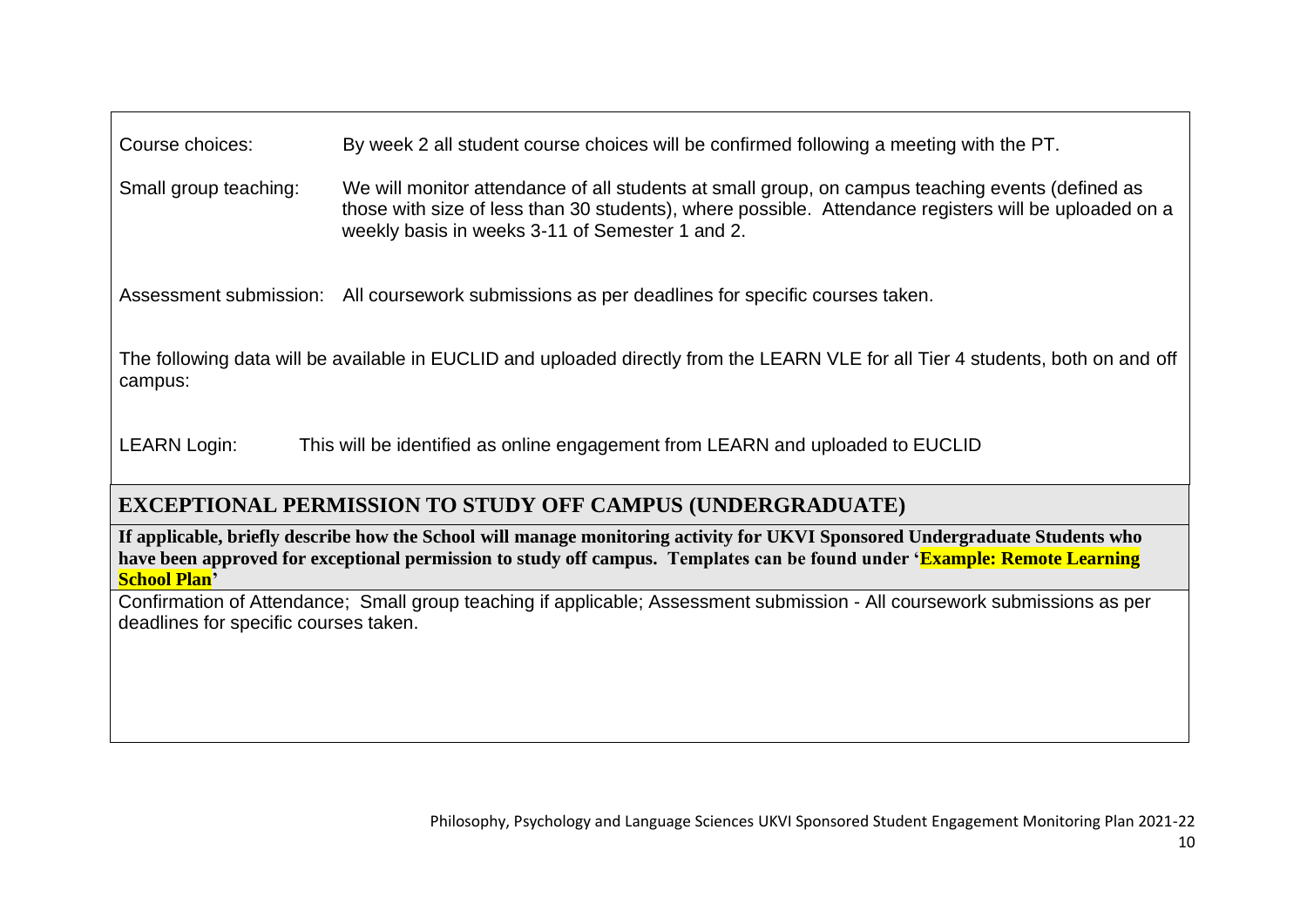| <b>POSTGRADUATE TAUGHT STUDENTS</b>                                                                                         |                                                                                                                                                                                                                                                                              |  |  |
|-----------------------------------------------------------------------------------------------------------------------------|------------------------------------------------------------------------------------------------------------------------------------------------------------------------------------------------------------------------------------------------------------------------------|--|--|
| Describe in brief the operational procedure related to postgraduate taught students.                                        |                                                                                                                                                                                                                                                                              |  |  |
| The following data will be recorded on the EUCLID student record system and measured as part of the monthly review process. |                                                                                                                                                                                                                                                                              |  |  |
| Course choices:<br>PT.                                                                                                      | By week 2 in each semester all student course choices will be confirmed following a meeting with the                                                                                                                                                                         |  |  |
| Small group teaching:                                                                                                       | As per CAHSS policy, PPLS will monitor attendance of all students at small group teaching events<br>(defined as those with size of less than 30 students). Attendance registers from course choices will<br>be uploaded on a weekly basis in weeks 3-11 of Semester 1 and 2. |  |  |
| <b>PT Meetings:</b>                                                                                                         | Students will have at least 2 meetings with their Personal Tutor (PT)/Programme Director during the<br>year which will be recorded on EUCLID.                                                                                                                                |  |  |
| Assessment submission:                                                                                                      | All coursework submissions as per deadlines for specific courses taken.                                                                                                                                                                                                      |  |  |
| Additional activities:<br>recorded on EUCLID.                                                                               | Where a full cohort activity is organised by the Programme Director engagement with this will be                                                                                                                                                                             |  |  |

### **EXCEPTIONAL PERMISSION TO STUDY OFF CAMPUS (POSTGRADUATE TAUGHT)**

**If applicable, briefly describe how the School will manage monitoring activity for UKVI Sponsored Postgraduate Taught Students**  who have been approved for exceptional permission to study off campus. Templates can be found under 'Example: Remote Learning **School Plan'**

 $N/A$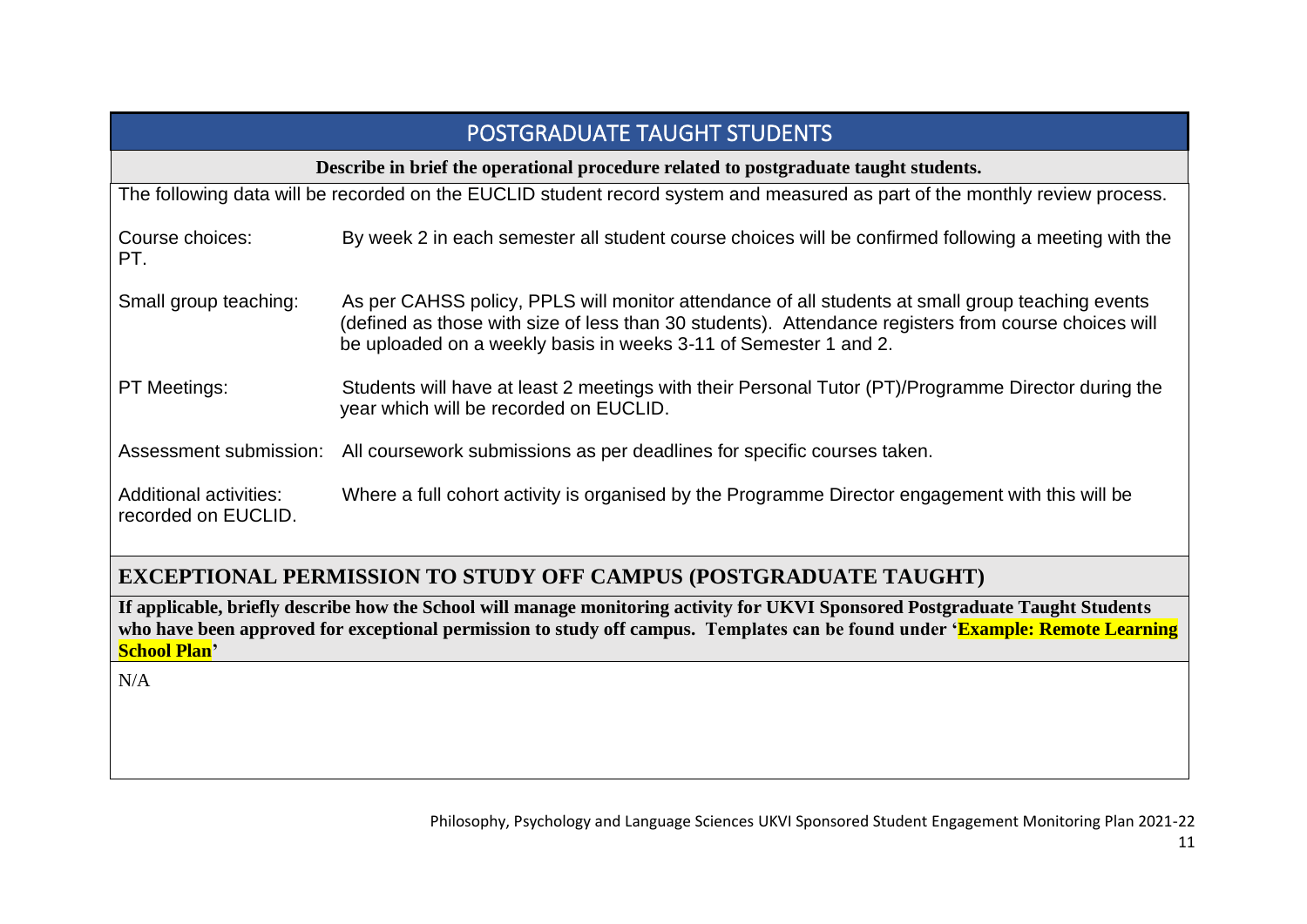## POSTGRADUATE RESEARCH STUDENTS

#### **Describe in brief the operational procedure related to postgraduate research students.**

Engagement is recorded in a variety of ways for PGR students. In September & January Induction for first year research students, attendance is taken during the PGR welcome information session (to be hosted digitally this year) and recorded on EUCLID by the PGR Programme / Course Secretaries.

Throughout the year, academic engagement with study is captured and recorded every calendar month usually via supervisor interactions. These can be in person meetings, skype meetings, phone conversations, or email exchanges. Supervisors may record this directly on the engagement record or upload a register confirming all meetings which they have conducted

Annually students complete a self-reflection form followed by an annual review meeting, both of which are recorded in the Engagement record by the PGR Programme / Course Secretaries and / or supervisors.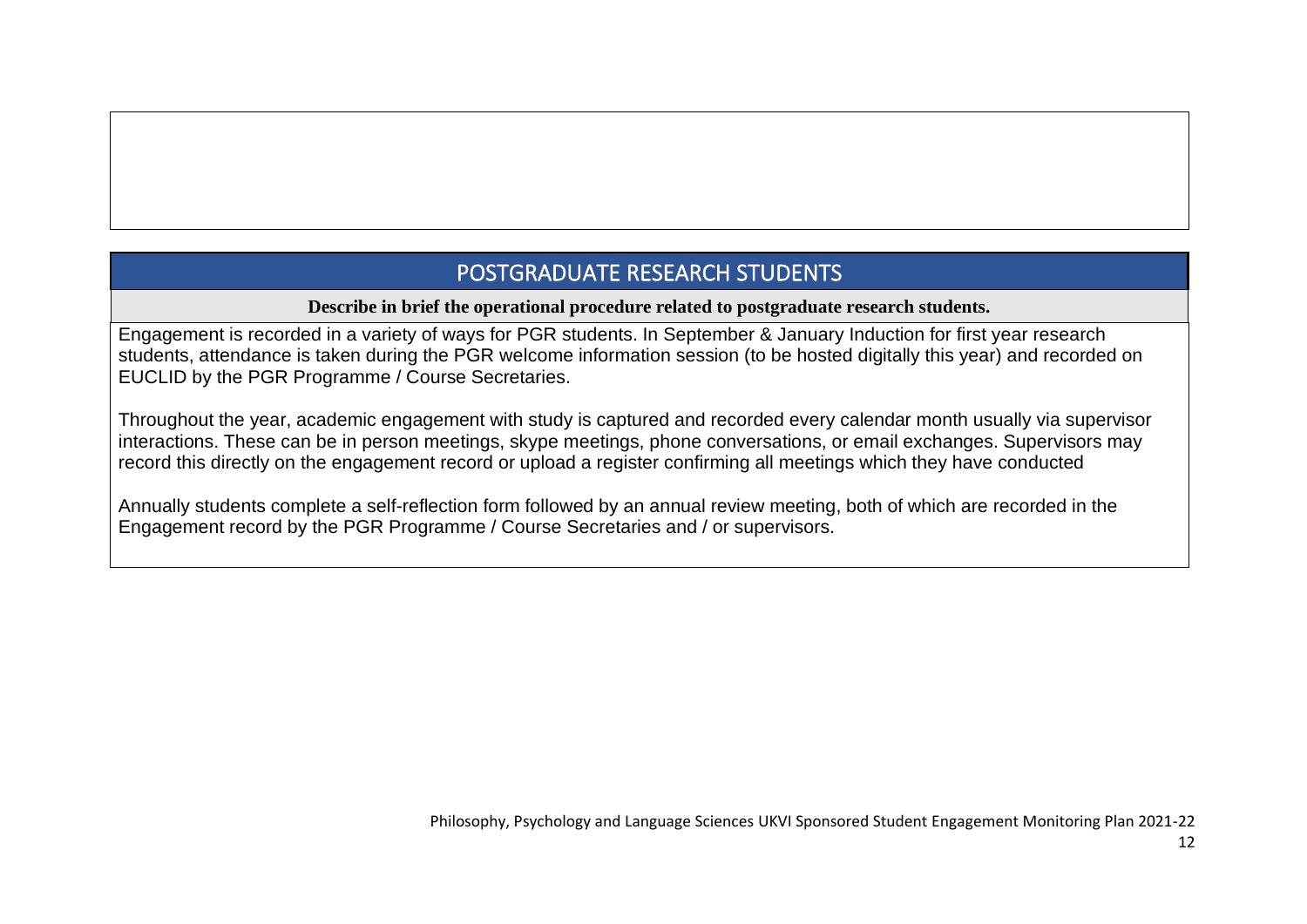## APPENDIX 1: ENGAGEMENT PLAN TEMPLATES / EXAMPLES

These template / examples are **not** exhaustive. Schools / Deaneries are welcome to amend the templates as appropriate or come up with their own way of demonstrating their engagement plan that bests suits them.

Example 1: Undergraduate and Postgraduate Taught

Programmes: BA (Hons) XXXXX BA (Hons) XXXXXX BA (Hons) XXXXXXXX

The following attendance data will be recorded on the EUCLID student record system and measured as part of the monthly review process. (AMEND AS APPROPRIATE)

**Course choices**: By week 2 all student course choices will be confirmed following a meeting with the PT and Attendance Confirmed **Small group teaching:** We will monitor attendance of all students at small group teaching events (defined as those with size of less than 30 students), where possible. Attendance registers will be uploaded on a weekly/ monthly (amend) basis in weeks 3-11 of Semester 1 and 2.<br>**PT Meetings:** Students will have at least XX meetings with their Personal Tutor (PT) during the year which will be recorded on EUCLID.

**Online Exam Attendance:** Confirmation of Exam being undertaken, to be uploaded

Example 2: Undergraduate and Postgraduate Taught

Programmes: (BSc Hons) xxxxxx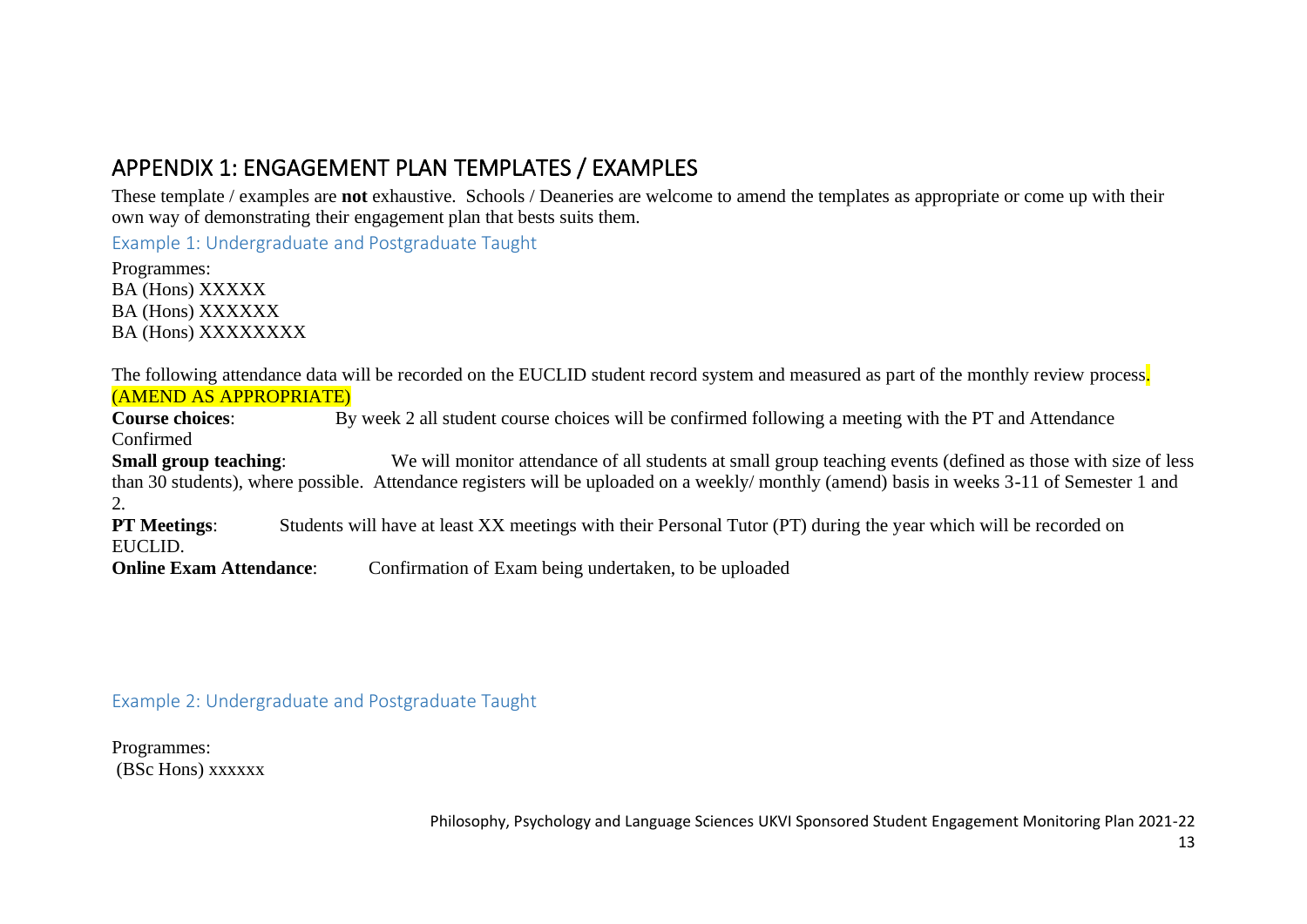#### Relevant Course:

#### XXXXXX

| Week            | Point          | Describe the type of Engagement Event                  | <b>Month</b> | <b>Staff role responsible</b>                      |
|-----------------|----------------|--------------------------------------------------------|--------------|----------------------------------------------------|
| $S1$ Week $0 -$ |                | Meeting – Confirmation of Attendance                   | September    | <b>Personal Tutor</b>                              |
| S1 Week 4       | 2              | Specific course lecture / workshop attendance (hybrid) | October      | Course Organiser & UKVI<br>sponsored student admin |
| S1 Week 6       | 3              | Specific course lecture / workshop attendance (hybrid) | October      | Course Organiser & UKVI<br>sponsored student admin |
| S1 Week 8       | $\overline{4}$ | Specific course lecture / workshop attendance (hybrid) | November     | Course Organiser & UKVI<br>sponsored student admin |
| S1 exam diet    | 5              | Specific course examination attendance (hybrid)        | December     | UKVI sponsored student<br>admin                    |

\*\*semester 1 plan only – Sem 2 to follow.

#### Example 3: Undergraduate and Postgraduate Taught

Programmes: BA (Hons) XXXXX BA (Hons) XXXXXX BA (Hons) XXXXXXXX

- **Confirmation of Attendance –** This information to be added as confirmed on a weekly basis until Week 3.
- **Induction Week Events:** This information will then be uploaded as an engagement point by the end of Week 1.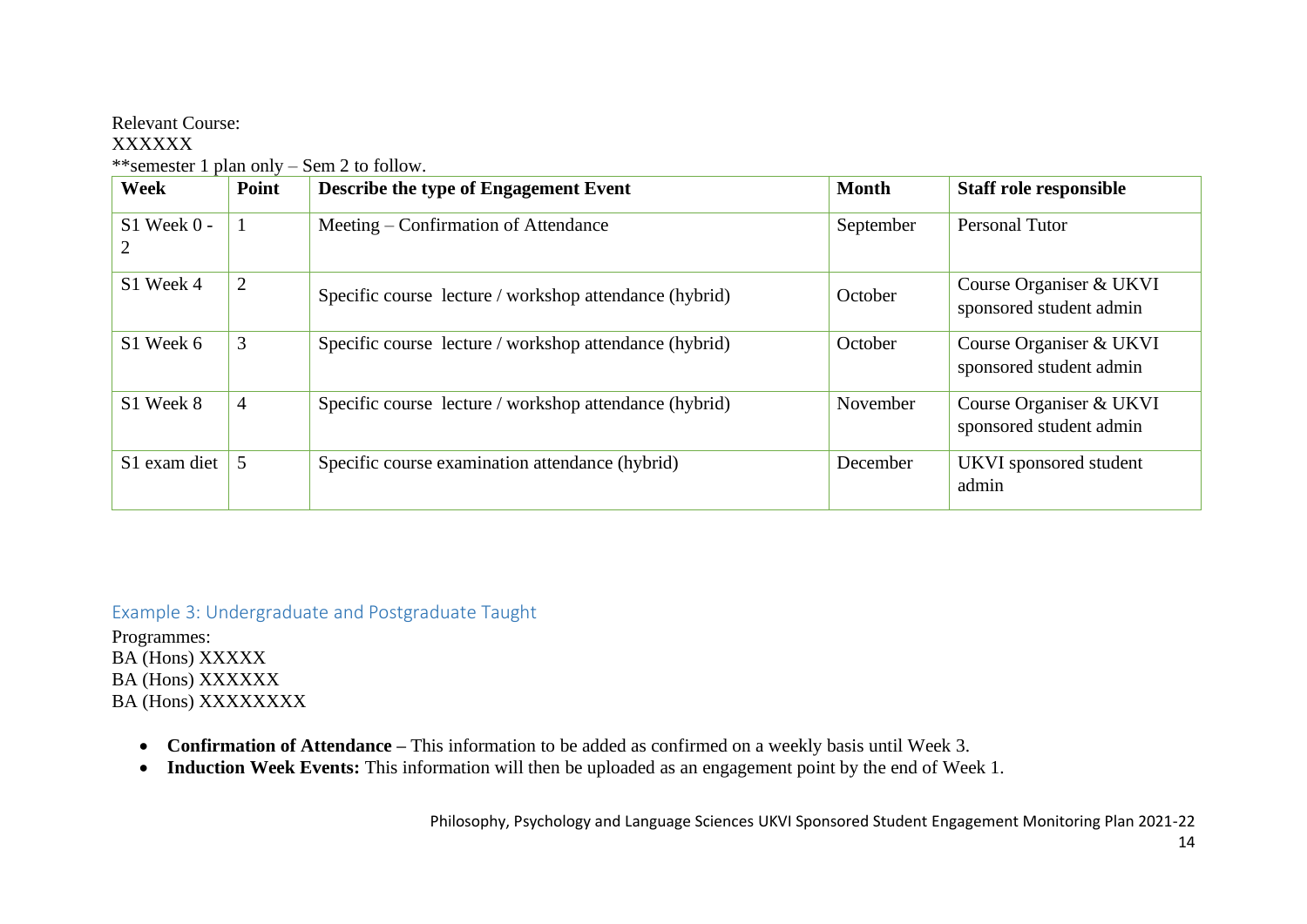- **Attendance Registers:** will monitor attendance of all students at small group teaching events (defined as those with size of less than 30 students). Attendance registers from course choices will be uploaded on a weekly basis in weeks 3-11 of Semester 1 and 2.
- **PT Meetings:** Personal Tutors will record which students have attended a meeting, which is returned to the SSOs by the end of week 3. SSOs will then bulk upload PT meetings as engagement events.
- **Assessment submission:** All coursework submissions as per deadlines for specific courses taken.
- **Escalations:** SSOs and Reception/Engagement Assistants upload Stage 1, Stage 2 and Stage 3 escalations as engagement events if and when they occur. Upload of events to occur within one week of the receipt of data.
- **Study Away engagement:** SSOs upload this as an engagement point once successful contact has been established (via email or Learn). This will be uploaded within one week of SSOs contacting students.

#### Example 4: Remote Learning School Plan

**Please note that Learn logins are only acceptable as academic engagement when a student has been given permission to study remotely.** The following online engagement data will be recorded on the EUCLID student record system and measured as part of the review process of students studying remotely.

| <b>Confirmation of Attendance</b>                  | Student attendance will have been confirmed via online PT<br>meeting/Learn survey/attendance at virtual induction event etc.                               |
|----------------------------------------------------|------------------------------------------------------------------------------------------------------------------------------------------------------------|
| Virtual synchronous teaching events)               | We will monitor online attendance of all students at any synchronous<br>teaching events that are delivered virtually                                       |
| <b>Online PT Meetings</b>                          | Students will have at least XX meetings with their Personal Tutor (PT)<br>during the time they are studying remotely, which will be recorded on<br>EUCLID. |
| <b>Online Exam Attendance</b>                      | Confirmation of Exam being undertaken, to be uploaded.                                                                                                     |
| Coursework submission via LEARN                    | This will be identified as online engagement from LEARN and<br>uploaded to EUCLID.                                                                         |
| Other engagement with studies – digital engagement | Login to Learn / VLE                                                                                                                                       |